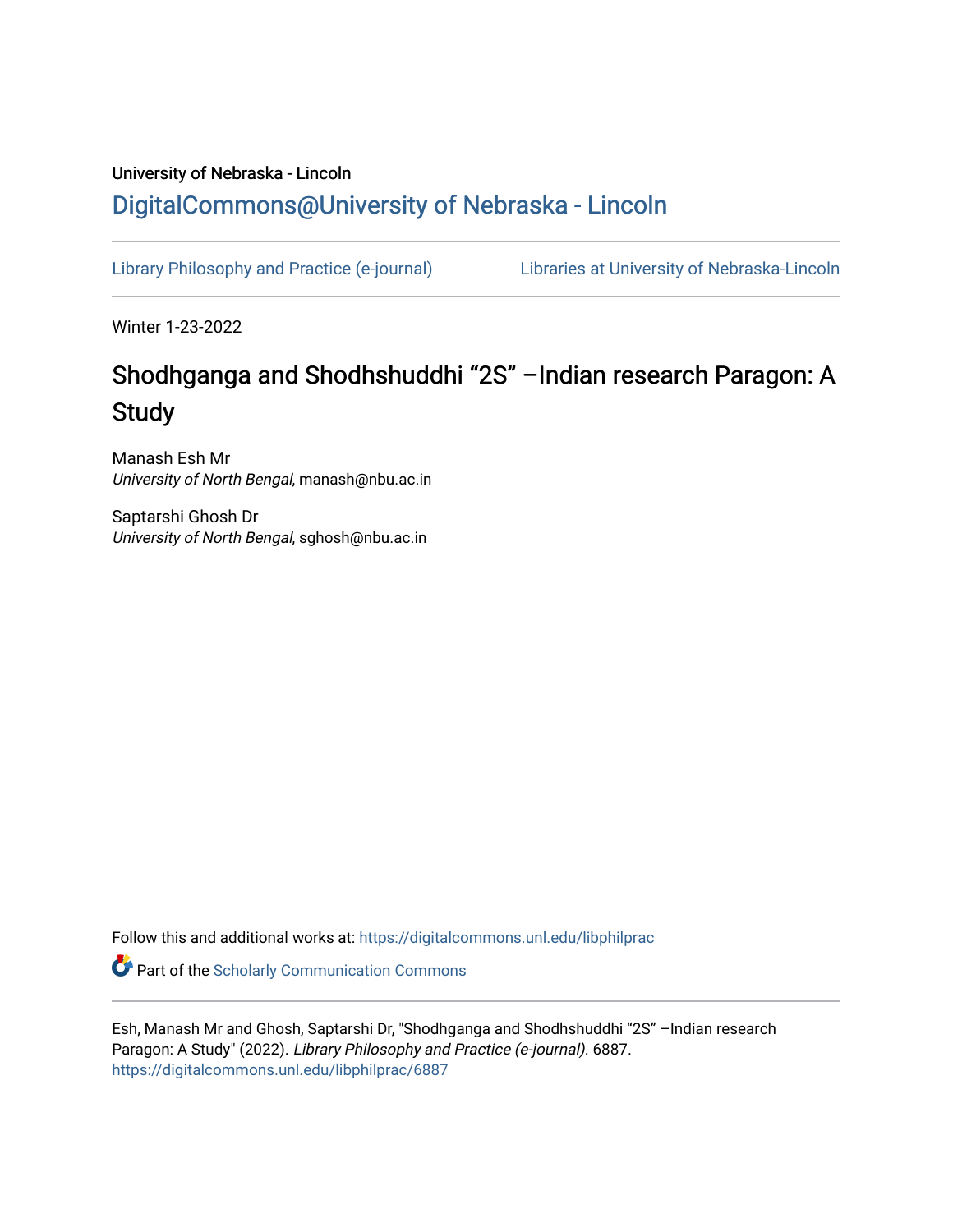# **Shodhganga and Shodhshuddhi "2S" –Indian research Paragon: A Study**

*Manash Esh*

*Senior Information Scientist* **& Research Scholar** *University of North Bengal, RajaRammohunpur, DT: Darjeeling-West Bengal-734013 e-mail: [manash@nbu.c.in](mailto:manash@nbu.c.in)* **ORCID ID:<https://orcid.org/0000-0003-2748-8977>**

> *Dr.Saptarshi Ghosh Professor, Department of Library & Information Science, University of North Bengal, Raja Rammohunpur, West Bengal, India. 734013 ORCID ID:<https://orcid.org/0000-0001-9567-5868> sghosh@nbu.ac.in; [https://saptarshi.in](https://saptarshi.in/)*

#### **ABSTRACT**

This study examines and discusses the overview of the contributions made by the Indian Universities that signed MOU to the Open Access repository with INFLIBNET namely Shodhganga. 463 universities are contributing 247285 theses in Shodhganga in the INFLIBNET list as of 24.04.2020 where the State Universities contributed 195913 theses (79.22percent). Tamil Nadu contributed the highest number of theses 46416 where a maximum of 11908 theses was contributed by the individual university from Calcutta University, West Bengal. A total of 463 universities, 187 of the state universities, 140 of those are private universities, 88 of which are deemed universities and 3 of which are CFTI universities and the remaining 45 of which are central universities, that all keep e-theses in the Shodhganga repository. Tamil Nadu has the largest number (46) of universities depositing these into the repository. The investigator also examined that a total of 31 states use plagiarism detection software through the INFLIBNET-initiated Shodhshuddhi project with 1032 institutes/universities.

**KEYWORDS:** Shodhganga, Theses, PDS, Shodhshuddhi, Universities, INFLIBNET, Repository

#### **INTRODUCTION**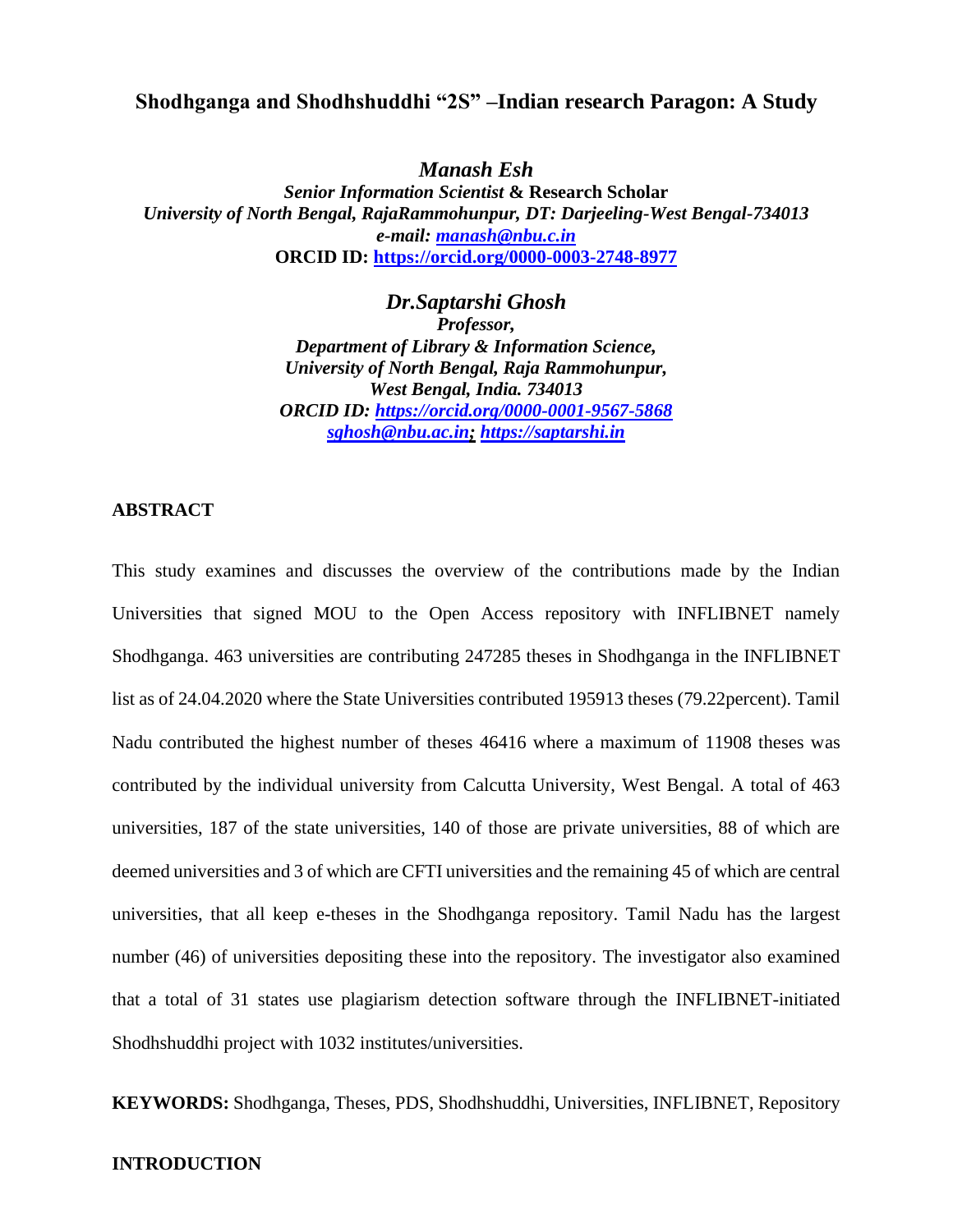The UGC Notification (Minimum Standards & Award Procedure for M.Phil. /Ph. D. Degree, Regulation, 2009 and 2016) provides the directive for researchers at Indian universities to submit electronic theses and dissertations to the INFLIBNET-Shodhganga to host the same so that it is open to all Institutions / Colleges. The UGC's mandate to apply for evaluation in its 2016 regulation, the dissertation/thesis shall have an undertaking from the research scholar and a certificate from the Research Supervisor attesting to the originality of the work, swearing that there is no plagiarism.

The MHRD, Govt. of India since 1 September 2019, 'ShodhSuddi' program has been introduced in India that provides Plagiarism Detection software (PDS) to all universities/institutions in India. INFLIBNET has identified URKUND, Plagiarism Detection software by the global tender to be given to all users of the country's universities/intuitions. The PDS is identified for preventing plagiarism, better research outcomes and upholding the good reputation of the universities/institutions for promoting original research ideas. The UGC(University grant commission) has been promoting Indian research work from time to time and has taken various steps. They circulated a regulation on "Promotion of Academic Integrity and Prevention of Plagiarism in Higher Educations Institutions" in July 2018 which mentions the level of plagiarism and penalties for that and clearly says that institutes/universities must submit electronic copies of all theses to the INFLIBNET-Shodhganga. As of 20 April 2020, they issued yet another public notice on self-plagiarism.Shodhganga program initiated by the INFLIBNET Centre which stands for the reservoir of Indian intellectual output stored in a repository. Shodhganga makes a forum for scholars to deposit their Ph.D. theses and make them freely accessible to the entire scholarly community. The repository can capture, index, store, disseminate and preserve ETDs (Electronic Theses and Dissertations) submitted by the researchers.

#### **LITERATURE REVIEW**

[1] Chakravarty, 2019attempted to evaluate the performance of India's national ETD repository through the use of the Site Analyzer Test Score. It highlights the status of Open Access repositories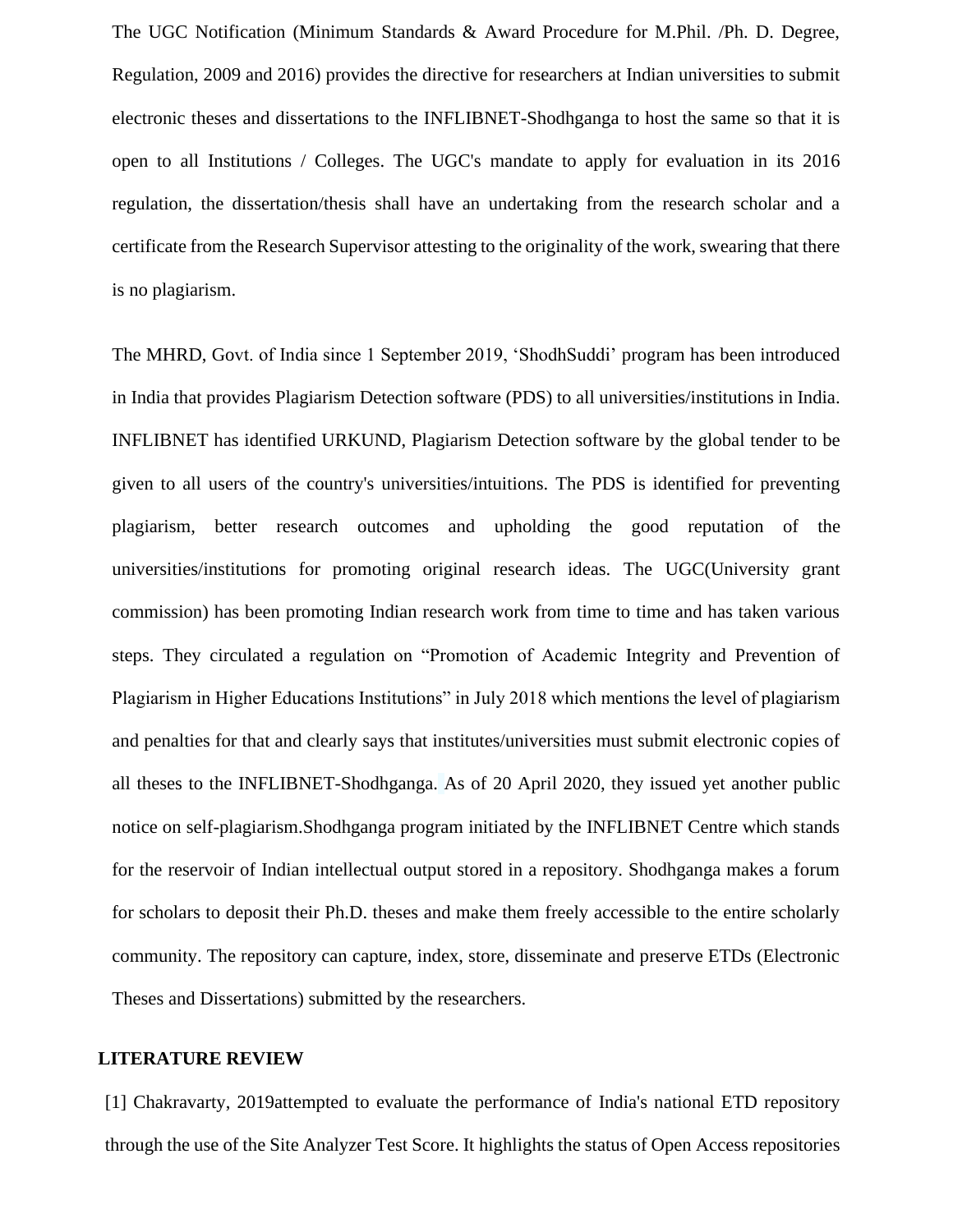regarding other OA materials, such as research papers, conference papers, etc. The webometric research general score was found to be 6.4.[2] Sandhya,2019 reviewed the electronic theses and dissertations which Indian universities have submitted to INFLIBNET's Shodhganga. It was pointed out that Osmania University (OU) stands in 71st place among 355 universities. This research aims to find out the contributions made by OU which are faculty-wise and departmentwise.[3] Raiyan, 2019 accumulated by analyzing the Knowledge Management (KM) theses submitted in Shodhganga. This study shows that Indian universities have developed a new research pattern at KM in time due to its multidisciplinary aspects. This study finds that the Department of Management Sciences and Business Administration has been the leading branch of Indian academic institutions for the last eight years researching KM. [4] Singh, 2018 discussed Ph.D. research patterns of DLIS, AMU theses for the past nineteen years. In this paper, they seek to find out the year-wise distribution, the prolific ranking, the length of the pages, the language medium of the thesis library and the area of study in information science with the data 91 Ph.D. Theses were collected from 1998–2016 on the Shodhganga Site. This paper accounts for the maximum thesis being submitted in 2009 at 20.98 percent.[5]Nanthini & Varghese, 2018Studied on quantitative analysis of Shodhganga's contributing universities to classify the major contributing institutions to the repository, contributed language of ETDs, departments contributing more research work and the amount of research work undertaken by Indian universities in the last decade. Results show that the University of Calcutta is the top contributor of all contributing universities with 11025 ETDs from which the Department of Science at the university has contributed 2205 ETDs. Shodhganga also includes other languages ETDs and most contributions by VBSPU are in languages other than English. Though, the one place where the registry needs to change is to make year-wise records accessible for all ETDs.[6] Garg & Duggal, 2018 analyzed 511 theses adopted by the University of Bangalore in the 1969–2015 disciplines of zoology, botany and physics suggesting that the number of theses approved during the study period follows an irregular pattern. During the five years from 1991–1995, the highest number of theses was accepted in zoology and botany while the highest number of theses in physics was accepted in the five years from 1996–2000. Of the 511 theses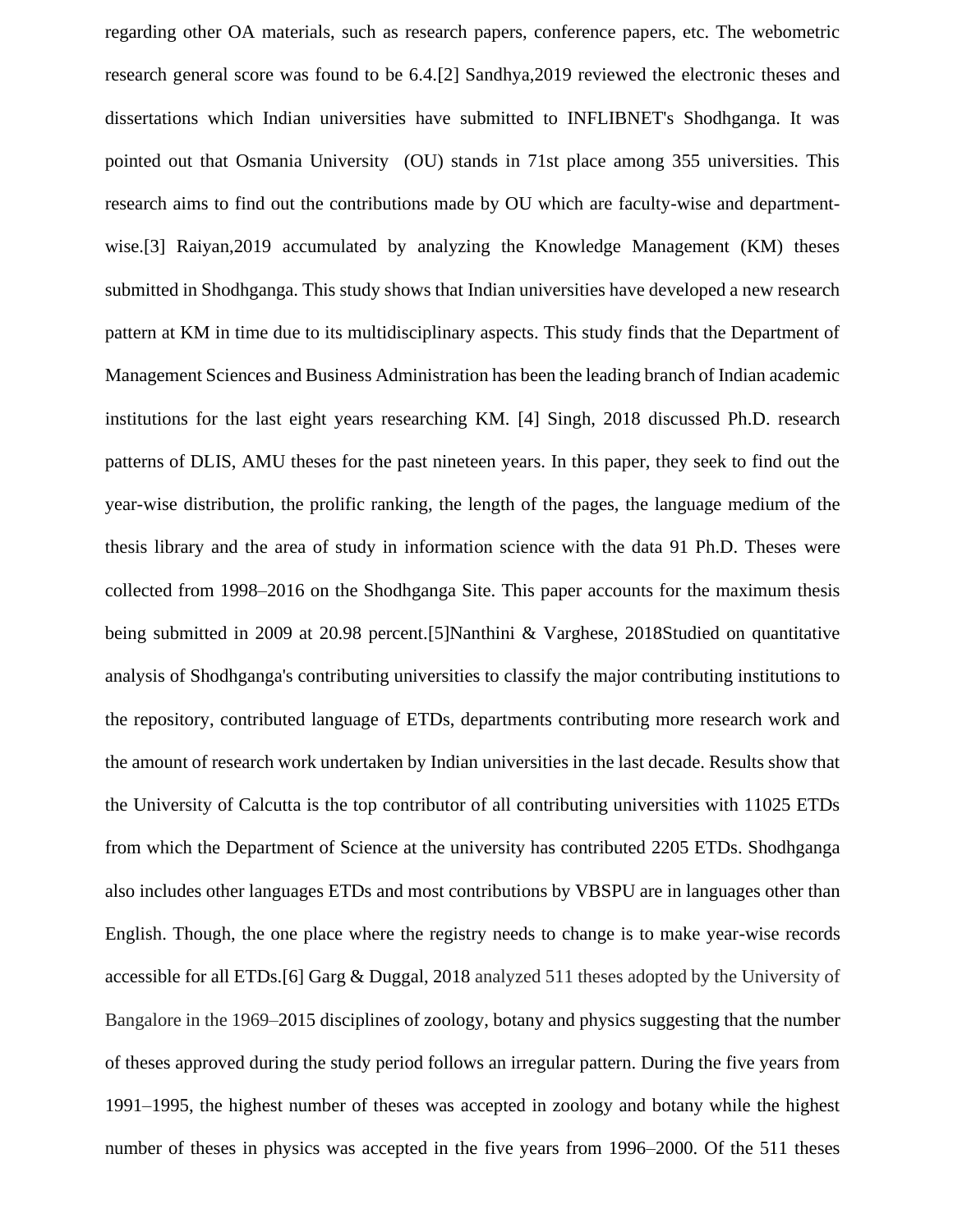approved, 203 were from female scholars and the remaining 308 were from male scholars.[7] Dutt, 2017 stated that, under the guidance of the University Grants Commission, INFLIBNET had established the electronic theses and dissertations-ETD Repository. It is Indian theses and dissertations online archive. They tried to elicit the fundamentals of the ETD repository so that academics could better grasp the definition and can contribute further as individuals and institutions.[8] Jhamb & Samim, 2017 tried to provide an overview of the contributions made by India's central universities to Shodhganga's open access repository. In India, there are a total of 46 central universities listed on the UGC website, of which only 25 share their work outputs with Shodhganga or are those that have signed MoU with Shodhganga. This article is an extensive case study of the contribution of wise and year-wise faculty theses from various central universities across India.[9] Ramesh, 2013 administered to research the Universities that joined Shodhganga and how much they contributed to Ph.D. theses and, in particular, to Ph.D. in Library and Information Science Universities.[10]Dhanavandan & Tamizhchelvan, 2013 studied some of the Tamil universities are signed MoU to submit electronic copies of their theses. Of Tamil Nadu's 18 universities, 9 are state-run universities and nine are self-supported or private universities

#### **SIGNIFICANCE OF THE STUDY**

In this present era, doctoral theses in digital format are an essential and valuable tool for study. The INFLIBNET Centre come forward and installed the repository in the name of "Shodhganga" where all e-copies of doctoral theses from various universities across India are depositing. The UGC circulated an order for academic integrity and prevention of plagiarism in higher educations institutions and distributed tools for plagiarism detection software to the institutions/universities. In this context, the investigator decided to conduct a study on the analysis of state-wise and universities' wise contributing theses trends as well as the analysis of PDS distribution among institutions/universities.

### **OBJECTIVES OF THE STUDY**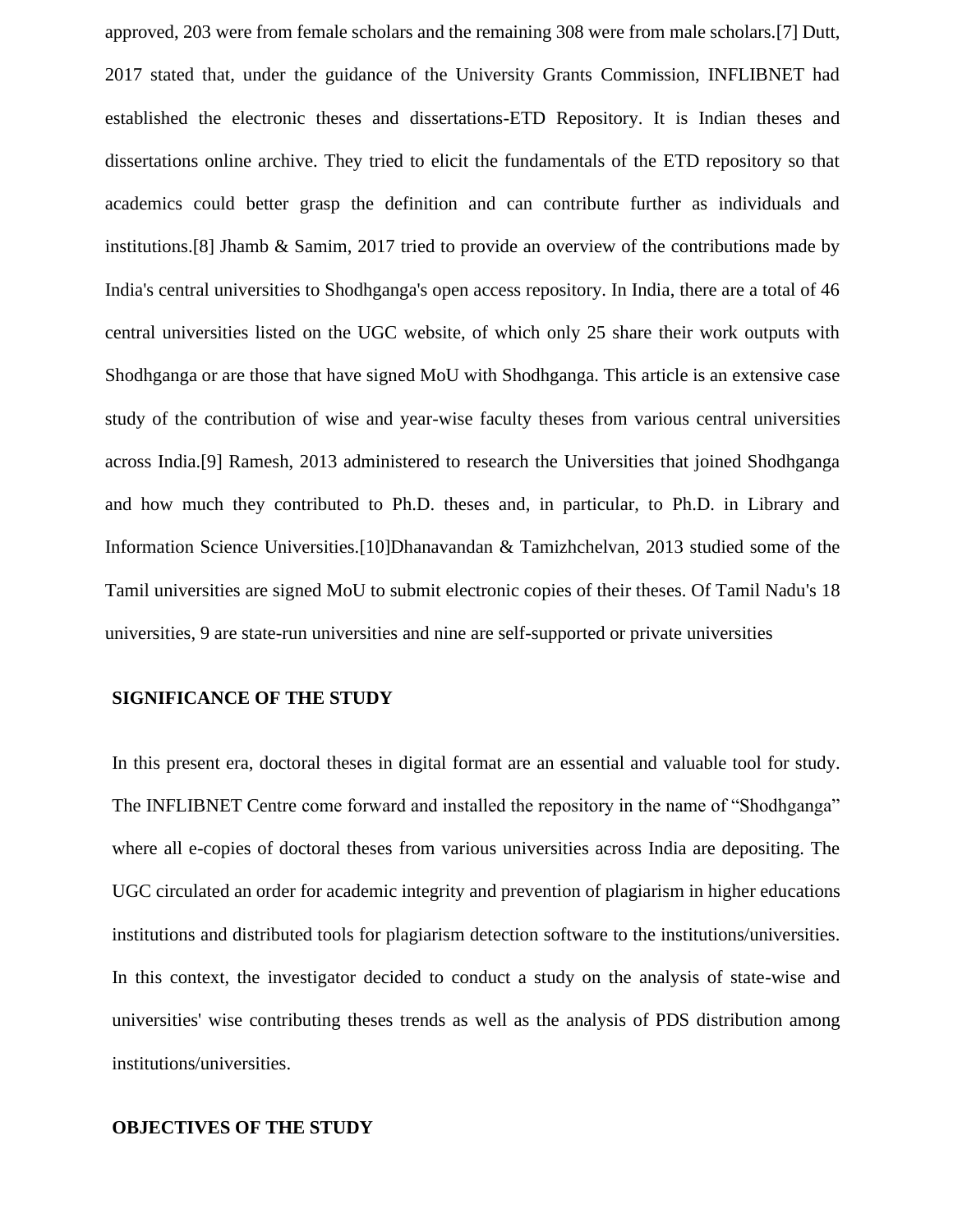The main objectives of the present study are as follows:

- 1. To find out the number of different types of Universities in Shodhganga contributing theses.
- 2. To find the trend of depositing theses from various types of universities in Shodhganga.
- 3. To find out the patterns in depositing theses for the period 2011 to 2019.
- 4. To identify the ranking of the top ten universities contributing to Shodhganga.
- 5. To discuss the PDS (Plagiarism distribution software) distribution.

## **SCOPE OF THE STUDY**

The scope of the present study is based only on the projects of Shodhganga and Shodhshuddhi.

- ➢ The analysis is restricted only to the theses submitted to the Shodhganga repository.
- ➢ This study is based on the data available on the Shodhganga and Shodhshuddhi websites from 24.04.2020.

## **METHODOLOGY**

In this study, part of the data is collected from the database of the Shodhganga website (dashboard section@ http://14.139.13.45/shodhganga/index.php/home), which lists out the doctoral theses. The data collected pertains to the name of central, state, deemed, CFITs universities wise and the name of the state of India wise. Another part of the data is collected from the ShodShudhi website (https://pds.inflibnet.ac.in/statewise.php) which is state-wise beneficiary Plagiarism detection software data containing state name, number of institutes, number of PDS users, number of uploaded documents for plagiarism check. The research was recorded and analyzed in the worksheets of MS-Excel.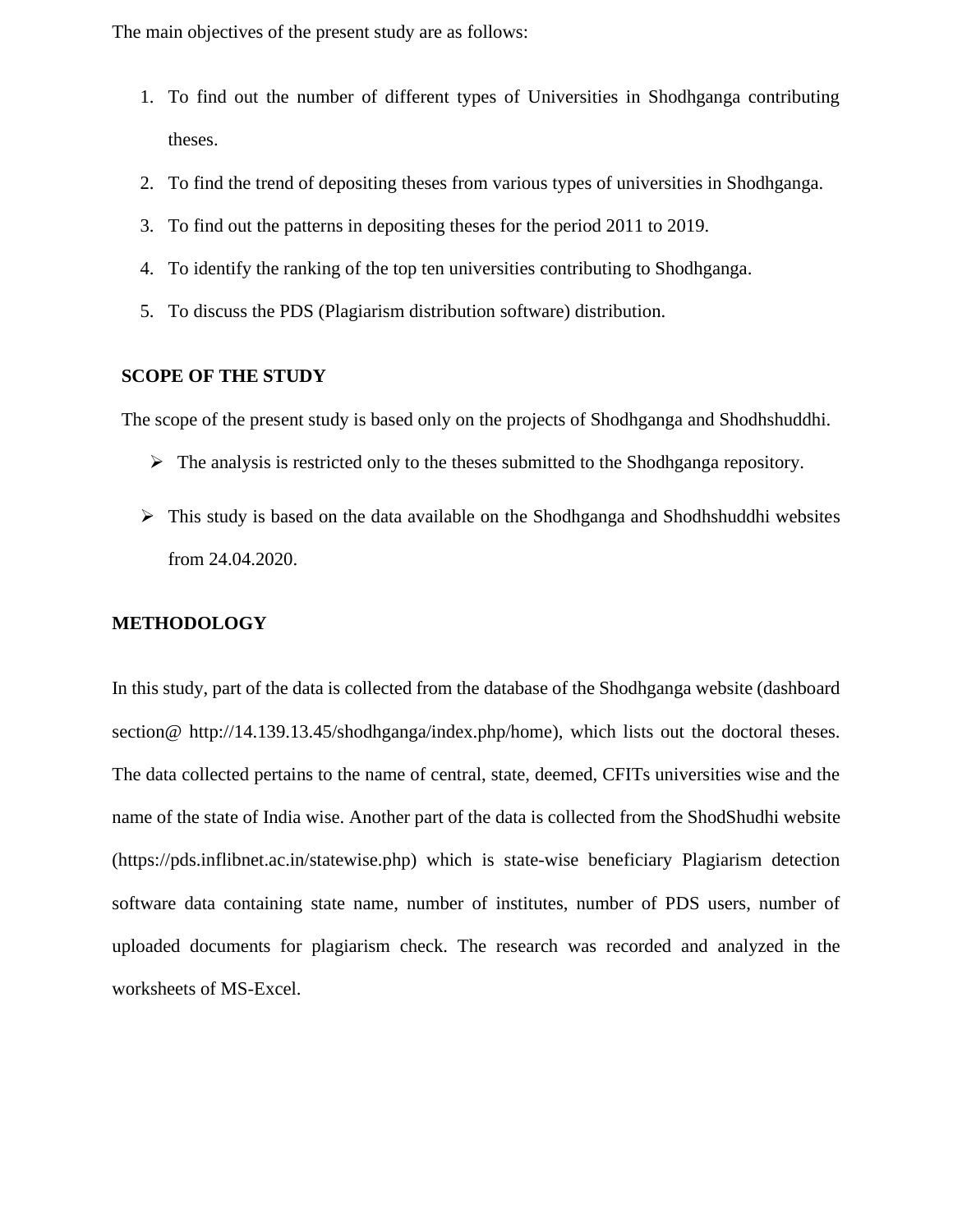# **DATA ANALYSIS**

| SI.            | <b>State</b>         |                | <b>Total</b>                                            | Rank        |              |              |               |                |
|----------------|----------------------|----------------|---------------------------------------------------------|-------------|--------------|--------------|---------------|----------------|
| No.            |                      | <b>Central</b> | <b>State</b><br><b>CFTI</b><br><b>Deemed</b><br>Private |             |              |              |               |                |
| $\mathbf{1}$   | Andhra Pradesh       | $2(11.8\%)$    | $0(0.0\%)$                                              | 3(17.6%)    | $0(0.0\%)$   | $12(70.6\%)$ | $17(100.0\%)$ | 10             |
| $\overline{2}$ | Arunachal            | $1(50.0\%)$    | $0(0.0\%)$                                              | $0(0.0\%)$  | $1(50.0\%)$  | $0(0.0\%)$   | $2(100.0\%)$  | 20             |
|                | Pradesh              |                |                                                         |             |              |              |               |                |
| 3              | Assam                | $2(22.2\%)$    | $0(0.0\%)$                                              | $0(0.0\%)$  | $2(22.2\%)$  | $5(55.6\%)$  | $9(100.0\%)$  | 15             |
| $\overline{4}$ | <b>Bihar</b>         | 3(37.5%)       | $0(0.0\%)$                                              | $0(0.0\%)$  | $0(0.0\%)$   | 5(62.5%)     | 8 (100.0%)    | 16             |
| 5              | Chhattisgarh         | $1(9.1\%)$     | $0(0.0\%)$                                              | $0(0.0\%)$  | 5(45.5%)     | 5(45.5%)     | $11(100.0\%)$ | 13             |
| 6              | Delhi                | 5(31.3%)       | $0(0.0\%)$                                              | 6           | $0(0.0\%)$   | 5(31.3%)     | $16(100.0\%)$ | 11             |
|                |                      |                |                                                         | (37.5%)     |              |              |               |                |
| $\overline{7}$ | Goa                  | $0(0.0\%)$     | $0(0.0\%)$                                              | $0(0.0\%)$  | $0(0.0\%)$   | $1(100.0\%)$ | $1(100.0\%)$  | 21             |
| 8              | Gujarat              | $1(3.1\%)$     | $0(0.0\%)$                                              | $2(6.3\%)$  | 15(46.9%)    | $14(43.8\%)$ | 32(100.0%)    | 6              |
| 9              | Haryana              | $1(4.3\%)$     | $1(4.3\%)$                                              | $3(13.0\%)$ | 10(43.5%)    | $8(34.8\%)$  | 23(100.0%)    | 8              |
| 10             | Himachal Pradesh     | $2(11.8\%)$    | $0(0.0\%)$                                              | $0(0.0\%)$  | 13(76.5%)    | $2(11.8\%)$  | $17(100.0\%)$ | 10             |
| 11             | Jammu and<br>Kashmir | 2(28.6%)       | $0(0.0\%)$                                              | $0(0.0\%)$  | $0(0.0\%)$   | $5(71.4\%)$  | $7(100.0\%)$  | 16             |
| 12             | Jharkhand            | $1(12.5\%)$    | $0(0.0\%)$                                              | $0(0.0\%)$  | 3(37.5%)     | $4(50.0\%)$  | 8(100.0)%     | 15             |
| 13             | Karnataka            | $1(2.9\%)$     | $0(0.0\%)$                                              | 11(31.4%    | $7(20.0\%)$  | 16(45.7%)    | 35(100.0%)    | 5              |
| 14             | Kerala               | $1(10.0\%)$    | $0(0.0\%)$                                              | $1(10.0\%)$ | $0(0.0\%)$   | $8(80.0\%)$  | $10(100.0\%)$ | 14             |
| 15             | Madhya Pradesh       | 2(6.7%)        | $2(6.7\%)$                                              | $1(3.3\%)$  | 13(43.3%)    | $12(40.0\%)$ | 30(100.0%)    | $\tau$         |
| 16             | Maharashtra          | $1(2.8\%)$     | $0(0.0\%)$                                              | 16(44.4%)   | 3(8.3%)      | $16(44.4\%)$ | 36(100.0%)    | $\overline{4}$ |
|                |                      |                |                                                         |             |              |              |               |                |
| 17             | Manipur              | $1(50.0\%)$    | $0(0.0\%)$                                              | $0(0.0\%)$  | $0(0.0\%)$   | $1(50.0\%)$  | $2(100.0\%)$  | 19             |
| 18             | Meghalaya            | $1(33.3\%)$    | $0(0.0\%)$                                              | $0(0.0\%)$  | 2(66.7%)     | $0(0.0\%)$   | $3(100.0\%)$  | 19             |
| 19             | Mizoram              | $1(100.0\%)$   | $0(0.0\%)$                                              | $0(0.0\%)$  | $0(0.0\%)$   | $0(0.0\%)$   | $1(100.0\%)$  | 21             |
| 20             | Nagaland             | $1(50.0\%)$    | $0(0.0\%)$                                              | $0(0.0\%)$  | $1(50.0\%)$  | $0(0.0\%)$   | $2(100.0\%)$  | 20             |
| 21             | Odisha               | $1(14.3\%)$    | $0(0.0\%)$                                              | 2(28.6%)    | $1(14.3\%)$  | 3(42.9%)     | $7(100.0\%)$  | 17             |
| 22             | Puducherry           | $1(50.0\%)$    | $0(0.0\%)$                                              | $1(50.0\%)$ | $0(0.0\%)$   | $0(0.0\%)$   | $2(100.0\%)$  | 20             |
| 23             | Punjab               | $1(5.0\%)$     | $0(0.0\%)$                                              | $2(10.0\%)$ | $10(50.0\%)$ | $7(35.0\%)$  | 20(100.0%)    | 9              |
| 24             | Rajasthan            | $1(2.4\%)$     | $0(0.0\%)$                                              | $6(14.6\%)$ | 28(68.3%)    | $6(14.6\%)$  | $41(100.0\%)$ | $\overline{2}$ |
| 25             | Tamil Nadu           | $3(6.5\%)$     | $0(0.0\%)$                                              | 24(52.2%)   | $2(4.3\%)$   | 17(37.0%)    | 46(100.0%)    | $\mathbf{1}$   |
| 26             | Telangana            | $1(25.0\%)$    | $0(0.0\%)$                                              | $1(25.0\%)$ | $0(0.0\%)$   | $2(50.0\%)$  | $4(100.0\%)$  | 18             |
| 27             | Tripura              | $1(50.0\%)$    | $0(0.0\%)$                                              | $0(0.0\%)$  | $1(50.0\%)$  | $0(0.0\%)$   | $2(100.0\%)$  | 19             |
| 28             | <b>Uttar Pradesh</b> | $4(10.0\%)$    | $0(0.0\%)$                                              | 5(12.5%)    | 17(42.5%)    | 14(35.0%)    | 40(100.0%)    | 3              |
| 29             | Uttarakhand          | $1(6.7\%)$     | $0(0.0\%)$                                              | $3(20.0\%)$ | $6(40.0\%)$  | 5(33.3%)     | $15(100.0\%)$ | 12             |
| 30             | West Bengal          | $1(6.3\%)$     | $0(0.0\%)$                                              | $1(6.3\%)$  | $0(0.0\%)$   | 14(87.5%)    | $16(100.0\%)$ | 11             |

# **Table 1: State-wise, type of universities distribution**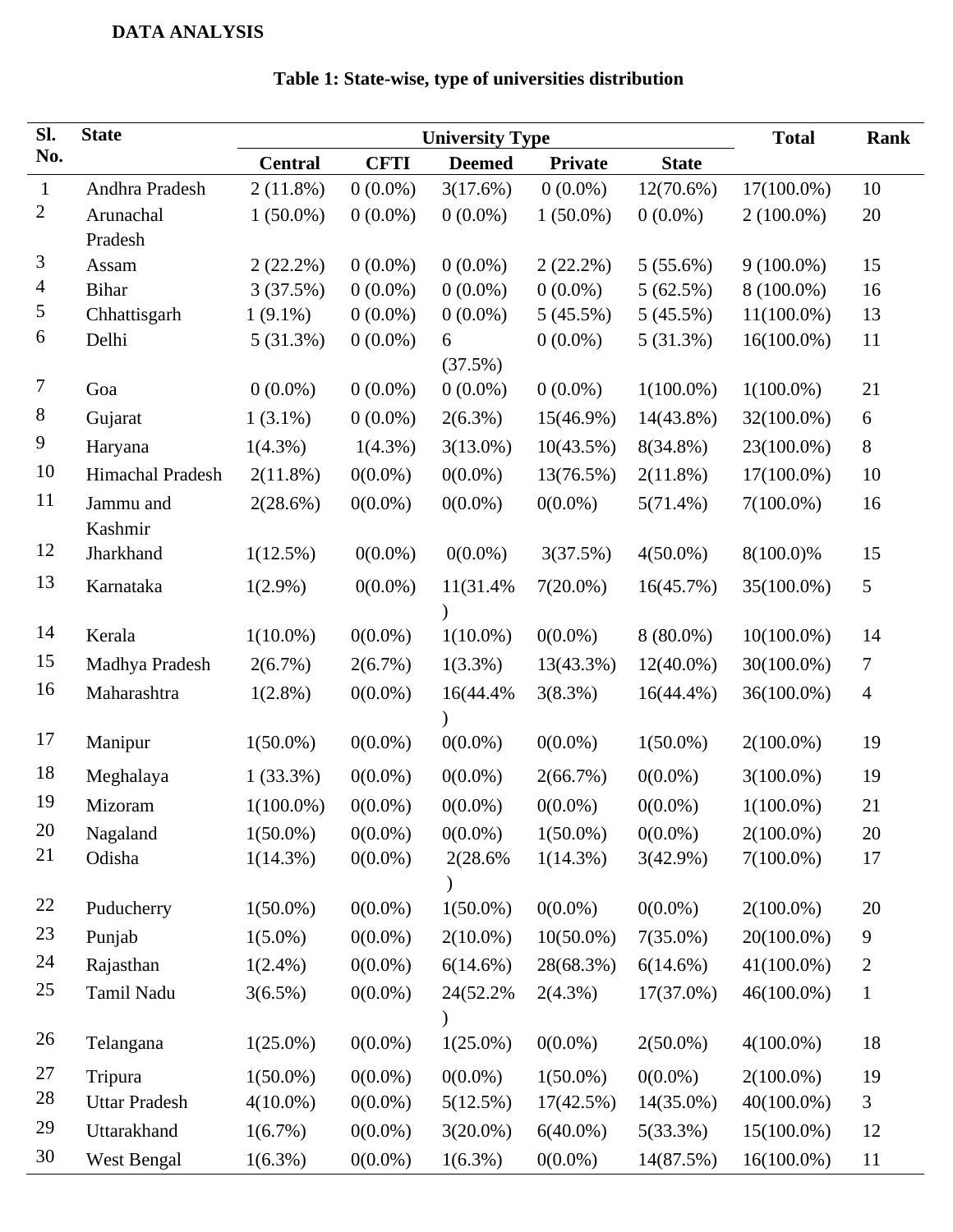

**Figure 1: State Vs. Number of universities plotting**

From this table 1, a total of 463 universities contributed theses until dated 24/04/2020, where 187 (40.4%) are state universities, 140 are private universities, about 30.2% of India's total university contributors. 88 (19.0%) from deemed university and 3 (0.6%) from CFTI, remaining 45 (9.7%) from central university deposited theses into the Shodhganga repository. It is observed that the highest number of universities contribution (46) are from the Tamil Nadu state. The second and third contributing state is Rajasthan (41) and Uttar Pradesh (40). The highest five number of central universities who are depositing theses are from Delhi. Figure 1 shows bubble plots indicating statewise contributing universities concerning the total number of universities in the state.

| Table 2: Calculation of year-wise theses depositing |  |
|-----------------------------------------------------|--|
|-----------------------------------------------------|--|

| attribute   | superColumn   | rowName          |            |
|-------------|---------------|------------------|------------|
| Coefficient | facet2column1 | Year transformed | 27,157.350 |
| Importance  | facet2column3 | Year transformed | 0.000      |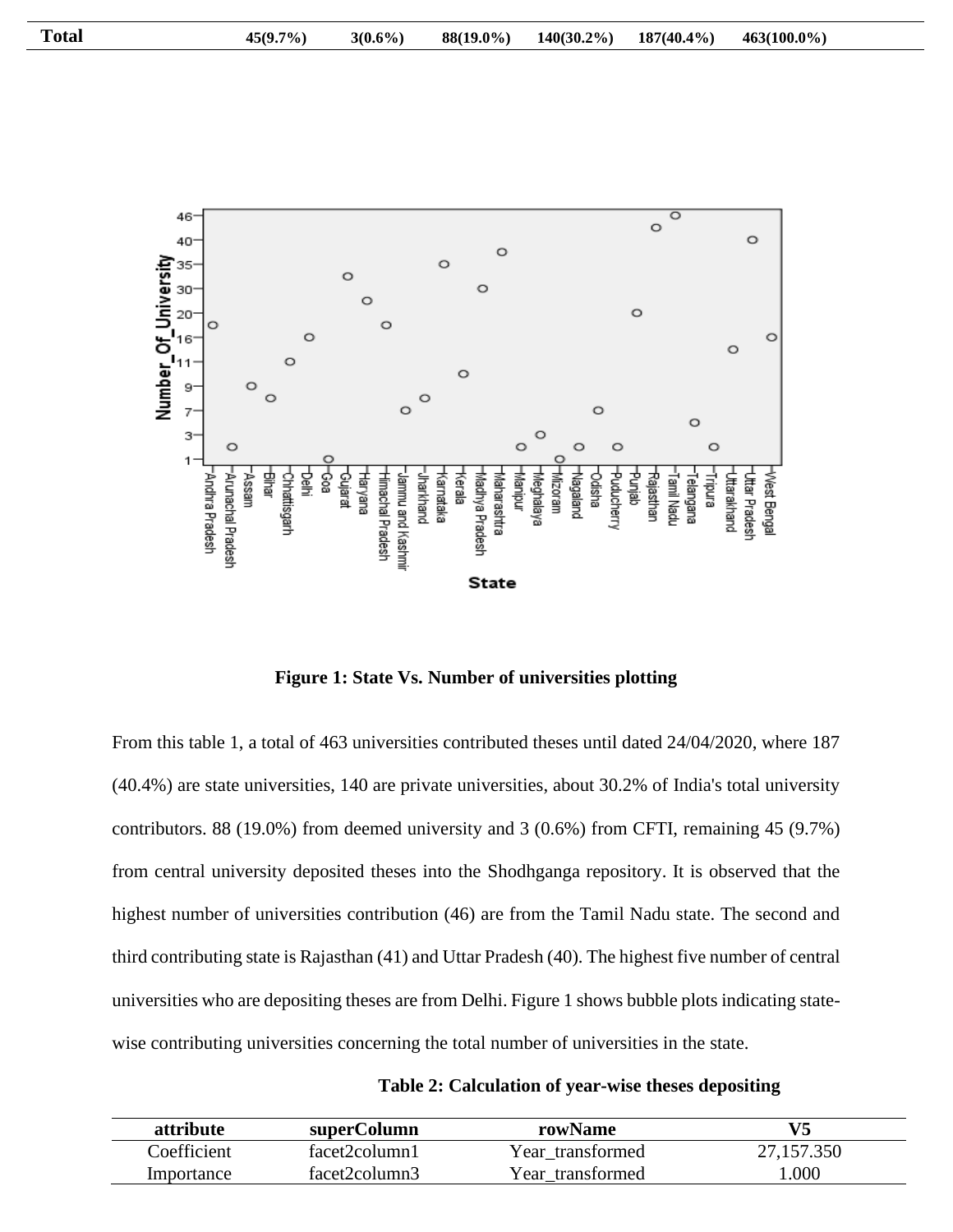| Sig         | facet2column1 | Year transformed | .000            |
|-------------|---------------|------------------|-----------------|
| Coefficient | facet2column1 | Intercept        | -54,654,052.139 |
| Importance  | facet2column3 | Intercept        |                 |
| Sig         | facet2column1 | Intercept        | .000            |



**Figure 2: Year-wise these distribution linear graph**

From figure 2, this is XY scatter diagram, X represents the year of submission and Y represents no. of contribution theses. In this example, the R-squared value equals 0.8526, which means that the trendline fits about 85% of data values. Additionally, the slope can be measured using the function LINEST. SLOPE(known y's, known x's), Known y's is a set of-axis-plotted dependent data points, Known x's is a set of independent data points plotted on the x-axis. The coefficient is calculated at 27.157.350. I obtain the calculation results from table 2.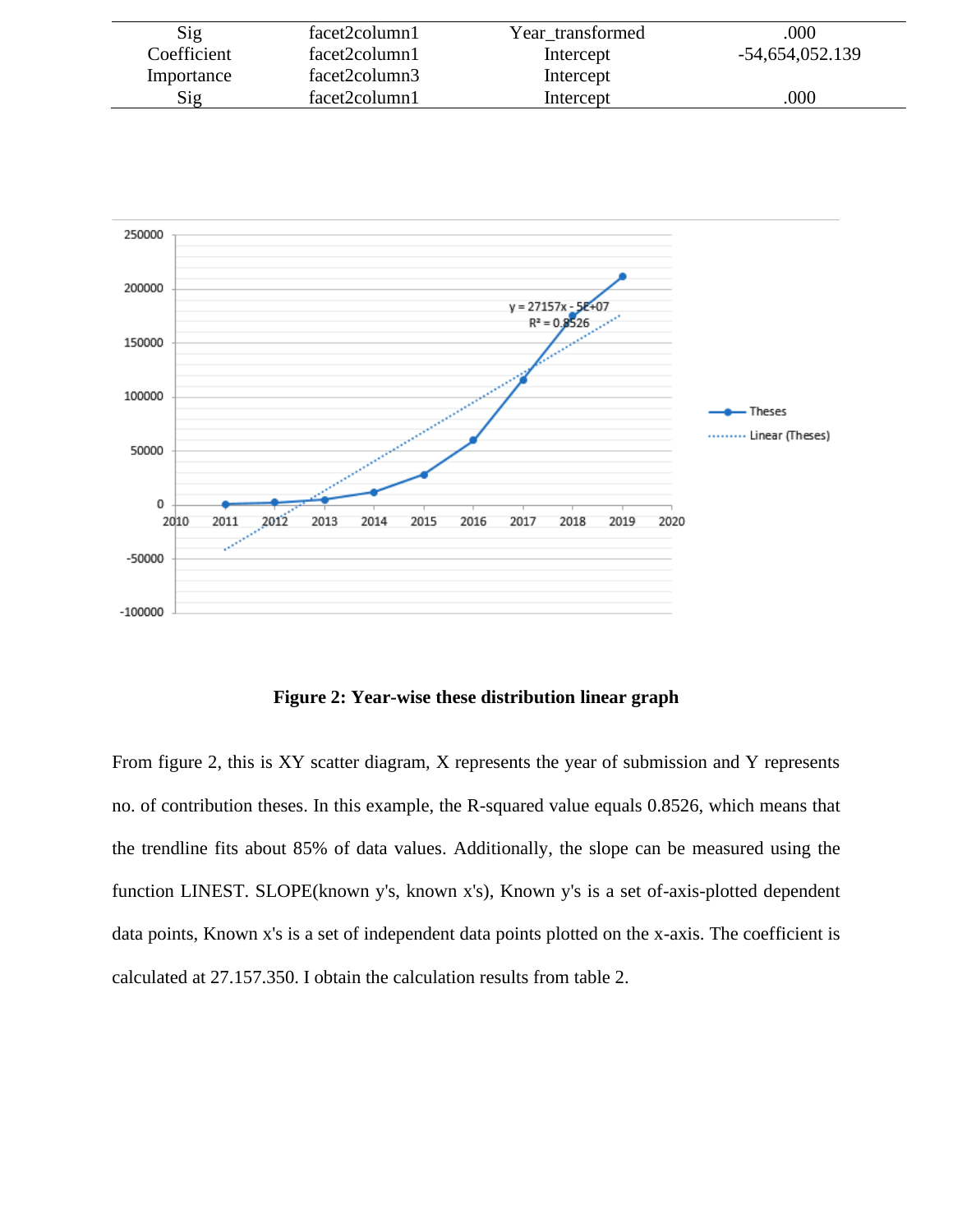| SL             | <b>State</b>         | <b>Theses_Cen</b> | <b>Theses_State</b>   | Private_Uni         | Deemed Un            | <b>CFTIS</b>       | <b>Total</b>         | Rank           |
|----------------|----------------------|-------------------|-----------------------|---------------------|----------------------|--------------------|----------------------|----------------|
|                |                      | tral_Univ.        | $\_$ Univ.            | v.                  | iv.                  |                    | <b>Theses</b>        |                |
| N <sub>0</sub> |                      |                   |                       |                     |                      |                    |                      |                |
| 1              | Andhra<br>Pradesh    | 1705(6.18%)       | 12189(6.22%)          | $0(0\%)$            | 477(2.93%)           | $0(0\%)$           | 14371(5.81)<br>$%$ ) | 6              |
| $\overline{2}$ | Arunachal<br>Pradesh | 232(0.84%)        | $0(0\%)$              | $0(0\%)$            | $0(0\%)$             | $0(0\%)$           | 232(0.09%)           | 25             |
| 3              | Assam                | 1488(5.39%)       | 5400(2.75%)           | 39(0.52%)           | $0(0\%)$             | $0(0\%)$           | 6927(2.80%           | 11             |
| 4              | <b>Bihar</b>         | $1(0.003\%)$      | 84(0.042%)            | $0(0\%)$            | $0(0\%)$             | $0(0\%)$           | 85(0.03%)            | 30             |
| 5              | Chhattisgar<br>h     | 92(0.33%)         | 2522(1.28%)           | 101(1.35%)          | $0(0\%)$             | $0(0\%)$           | 2715(1.10%)          | 17             |
| 6              | Delhi                | 5870(21.28%)      | 360(0.18%)            | $0(0\%)$            | 1140(7.01%)          | $0(0\%)$           | 7370(2.98%           | 10             |
| 7              | Goa                  | $00(0\%)$         | 708(0.36%)            | $0(0\%)$            | $0(0\%)$             | $0(0\%)$           | 708(0.29%)           | 23             |
| 8              | Gujarat              | 81(0.29%)         | 13778(7.03%)          | 709(9.45%)          | 501(3.08%)           | $0(0\%)$           | 15069(6.09<br>$%$ )  | 5              |
| 9              | Haryana              | 45(0.16%)         | 4395(2.24%)           | 626(8.35%)          | 385(2.37%)           | 1(2.63%)           | 5452(2.20%)          | 13             |
| 10             | Himachal<br>Pradesh  | 71(0.26%)         | 3034(1.55%)           | 441(5.88%)          | $0(0\%)$             | $0(0\%)$           | 3549(1.44%)          | 16             |
| 11             | Jammu and<br>Kashmir | 70(0.25%)         | 1792(0.91%)           | $0(0\%)$            | $0(0\%)$             | $0(0\%)$           | 1862(0.75%           | 19             |
| 12             | Jharkhand            | $11(0.04\%)$      | 58(0.029%)            | 41(0.55%)           | $0(0\%)$             | $0(0\%)$           | 1100(0.04%           | 28             |
| 13             | Karnataka            | 19(0.07%)         | 12524(6.39%)          | $7(0.09\%)$         | 1729(10.64)<br>$%$ ) | $0(0\%)$           | 14279(5.77<br>$%$ )  | $\overline{7}$ |
| 14             | Kerala               | $10(0.04\%)$      | 10397(5.30%)          | $0(0\%)$            | 32(0.19%)            | $0(0\%)$           | 10439(4.22<br>$%$ )  | 9              |
| 15             | Madhya<br>Pradesh    | 1893(6.86%)       | 2904(1.48%)           | 201(2.68%)          | 141(0.87%)           | 37(97.36)<br>$%$ ) | 5176(2.09%           | 15             |
| 16             | Maharashtr<br>a      | 58(0.21%)         | 26023(13.28)<br>$%$ ) | 93(1.24%)           | 2362(14.53<br>$%$ )  | $0(0\%)$           | 28536(11.54<br>$%$ ) | 3              |
| 17             | Manipur              | 1105(4.01%)       | $0(0\%)$              | $0(0\%)$            | $0(0\%)$             | $0(0\%)$           | 1105(0.45%)          | 22             |
| 18             | Meghalaya            | 2028(7.35%)       | $0(0\%)$              | 35(0.47%)           | $0(0\%)$             | $0(0\%)$           | 2663(0.83%           | 18             |
| 19             | Mizoram              | 423(1.53%)        | $0(0\%)$              | $0(0\%)$            | $0(0\%)$             | $0(0\%)$           | 423(0.17%)           | 24             |
| 20             | Nagaland             | $144(0.52\%)$     | $0(0\%)$              | $3(0.04\%)$         | $0(0\%)$             | $0(0\%)$           | 147(0.06%)           | 27             |
| 21             | Odisha               | 13(0.05%)         | 4824(2.46%)           | 27(0.36%)           | $505(3.10\%)$        | $0(0\%)$           | 5369(2.17%)          | 14             |
| 22             | Puducherry           | 1519(5.51%)       | $0(0\%)$              | $0(0\%)$            | $4(0.024\%)$         | $0(0\%)$           | 1523(0.62%           | 21             |
| 23             | Punjab               | 69(0.25%)         | 9799(5.001%)          | 269(3.59%)          | 433(2.66%)           | $0(0\%)$           | 10570(4.27<br>$%$ )  | 23             |
| 24             | Rajasthan            | $27(0.10\%)$      | 781(0.39%)            | 3149(42.01<br>$%$ ) | 2200(13.54<br>$%$ )  | $0(0\%)$           | 6157(2.49%)          | 12             |
| 25             | Tamil Nadu           | 152(0.55%)        | 40894(20.87<br>$%$ )  | 564(7.52%)          | 4806(29.58<br>$%$ )  | $0(0\%)$           | 46416(18.77<br>$%$ ) | $\mathbf{1}$   |

# **Table 3: State-wise, Universities type-wise number of theses contribution**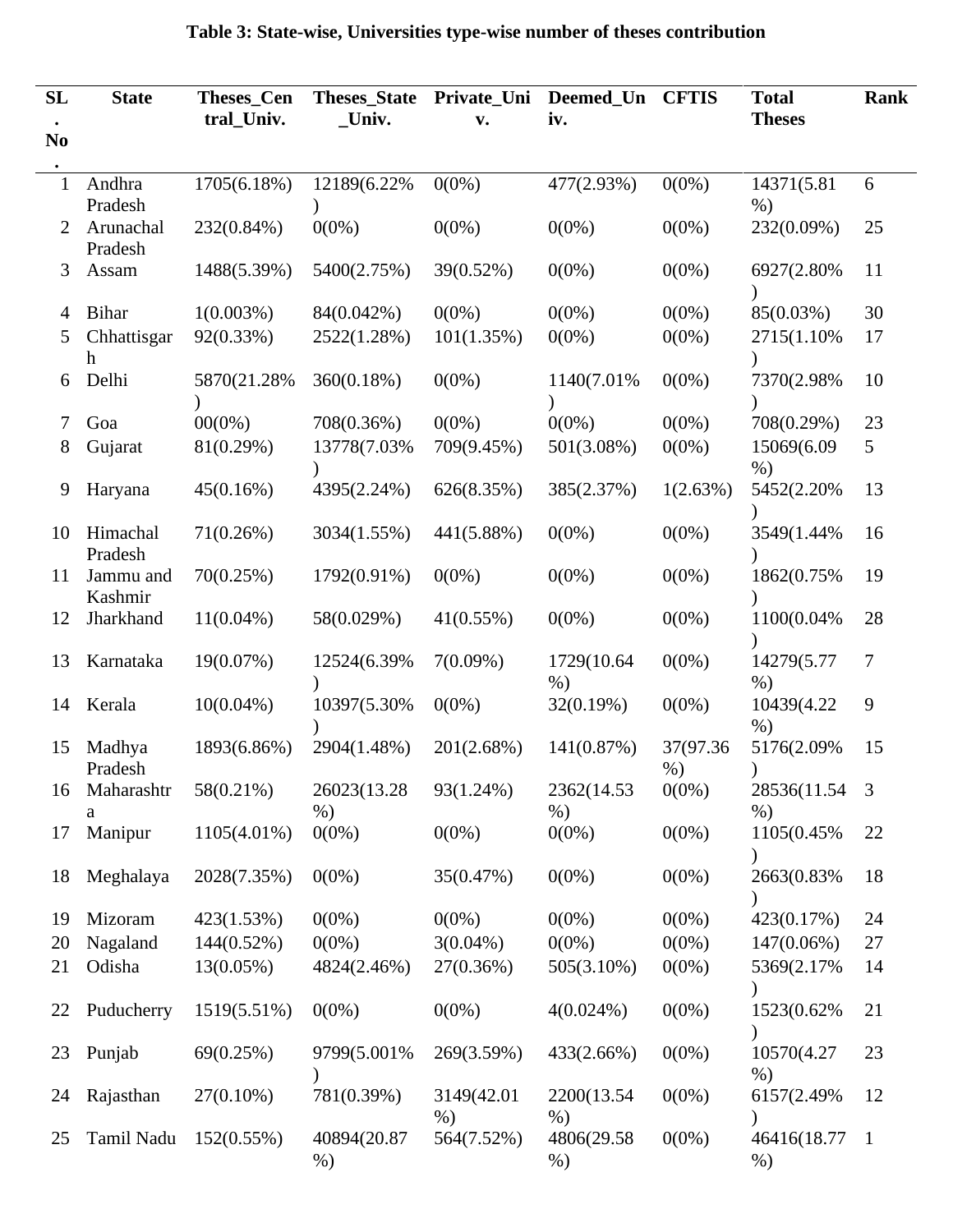| 26 | Telangana    | $21(0.08\%)$  | $13(0.01\%)$ | $0(0\%)$    | 53(0.33%)    | $0(0\%)$    | 87(0.04%)     | 29             |
|----|--------------|---------------|--------------|-------------|--------------|-------------|---------------|----------------|
|    | Tripura      | $168(0.61\%)$ | $0(0\%)$     | $0(0\%)$    | $0(0\%)$     | $0(0\%)$    | $168(0.06\%)$ | 26             |
| 28 | Uttar        | 9444(34.23%)  | 22410(11.44  | 956(12.75%) | 1195(7.35%)  | $0(0\%)$    | 34005(13.75)  |                |
|    | Pradesh      |               | $\%$         |             |              |             | $%$ )         |                |
| 29 | Uttarakhan   | 140(0.51%)    | 110(0.57%)   | 235(3.13%)  | 285(1.75%)   | $0(0\%)$    | 1769(0.72%)   | 20             |
|    | d            |               |              |             |              |             |               |                |
| 30 | West         | 687(2.49%)    | 19915(10.17  | $0(0\%)$    | $1(0.006\%)$ | $0(0\%)$    | 20603(8.33    | $\overline{4}$ |
|    | Bengal       |               | $%$ )        |             |              |             | $\%$ )        |                |
|    | <b>Total</b> | 27586(100%)   | 195913(100%) | 7496(100%)  | 16249(100%)  | $38(100\%)$ | 247285(100%)  |                |
|    |              |               |              |             |              |             |               |                |

Table 3 indicates that the total number of deposit theses is 247285 dated 24.04.2020 (from the Shodhganga dashboard section on the http:/14.139.13.45/shodhganga/index.php/home website). 30 State in India with a total of 463 universities has deposited theses in the Shodhganga repository of which we find that Tamil Nadu contributes the highest number of theses about 46416 (18.77percent), next to that is Uttar Pradesh (34005) (3.75percent) and Maharastra has contributed 28536 theses (11.54percent). A total of 247285 theses were deposited from different types of universities in India. Here we find that state universities contribute maximum theses of 195913 of 79.22 percent of total theses, followed by central universities of 11.16%), private universities of 6.57%, deemed universities of 3.03% and centrally funded technical Institutions(CFTIs) of 0.02%.



**Figure 3: Contribution of theses by type of universities-wise, moving average of 2 cycles**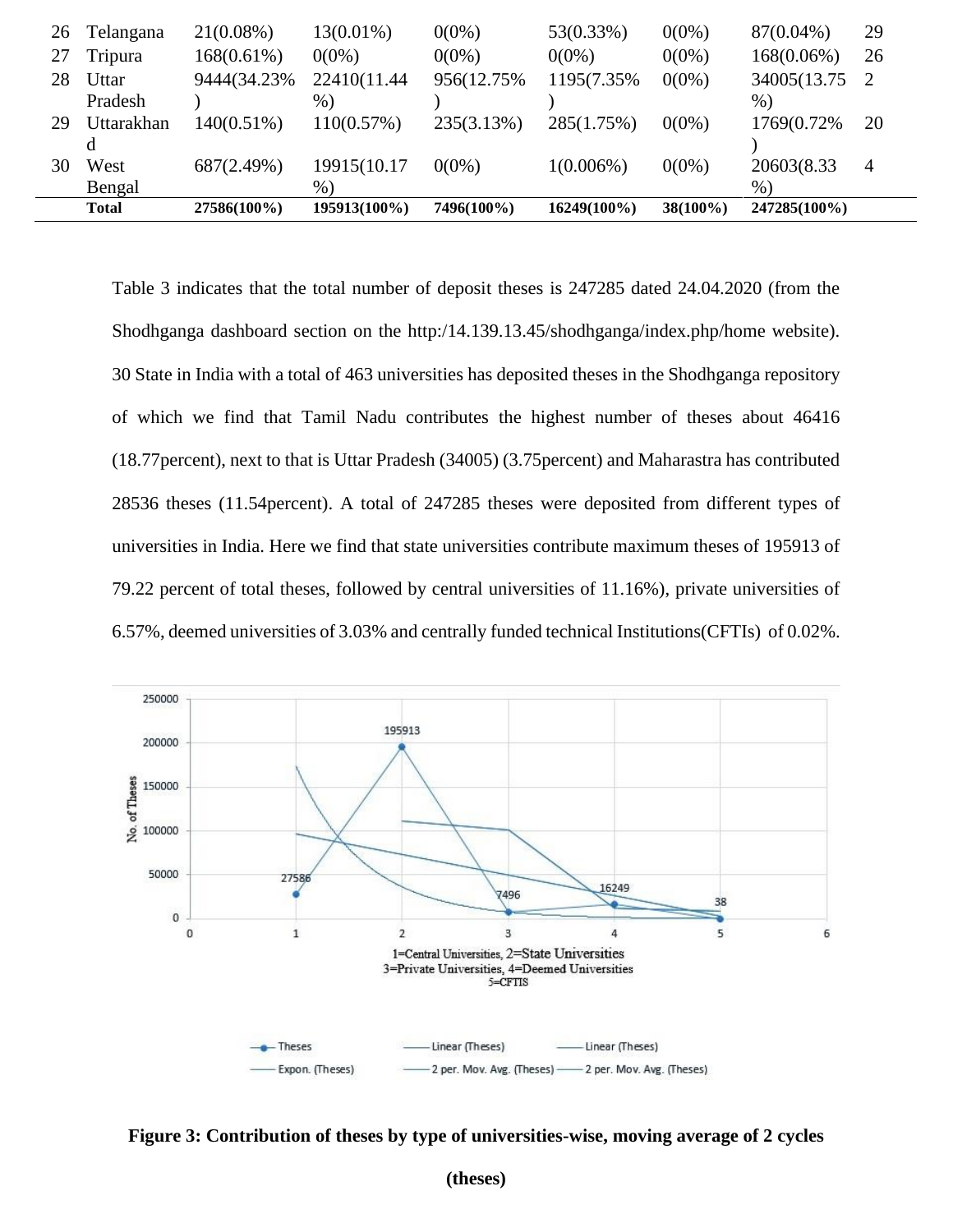From figure 3, the researcher was plotting a graphical representation (XY Scatter diagram) of the theses contribution from different types of universities. Here measure a moving average of 2 cycles (theses) and then use the average of the first two data points as the first point in the moving average trendline. The average of the second and third data points is used as the second point in the trendline, and so on.

| Sl.            | <b>University</b>       | <b>Type</b>             | <b>State</b>         | <b>Theses</b> | Rank           |
|----------------|-------------------------|-------------------------|----------------------|---------------|----------------|
| No.            |                         |                         |                      |               |                |
| 1              | University of Calcutta  | <b>State University</b> | West Bengal          | 11908         |                |
| $\overline{2}$ | University of Madras    | <b>State University</b> | <b>Tamil Nadu</b>    | 10524         | $\overline{2}$ |
| 3              | Savitribai Pune         | <b>State University</b> | Maharashtra          | 10509         | 3              |
|                | University              |                         |                      |               |                |
| $\overline{4}$ | Chhatrapati Shahuji     | <b>State University</b> | <b>Uttar Pradesh</b> | 9680          | $\overline{4}$ |
|                | Maharaj University      |                         |                      |               |                |
| 5              | Anna University         | <b>State University</b> | <b>Tamil Nadu</b>    | 9028          | 5              |
| 6              | <b>V.B.S Purranchal</b> | <b>State University</b> | <b>Uttar Pradesh</b> | 8174          | 6              |
|                | University              |                         |                      |               |                |
| 7              | Aligarh Muslim          | Central                 | Uttar Pradesh        | 8162          | 7              |
|                | University              | University              |                      |               |                |
| 8              | Panjab University       | <b>State University</b> | Punjab               | 7485          | 8              |
| 9              | Bharathidasan           | <b>State University</b> | Tamil Nadu           | 5858          | 9              |
|                | University              |                         |                      |               |                |
| 10             | Manonmaniam             | <b>State University</b> | <b>Tamil Nadu</b>    | 5619          | 10             |
|                | Sundaranar University   |                         |                      |               |                |

**Table 4: Top ten universities of these contributors**

Table 4, displays individual university rank order for contributing theses in the Shodhganga repository in India. Where we observe that the University of Calcutta, has deposited a maximum of 11908 theses that belong to the West Bengal state. The next University of Madras and Savitribai Pune University, contributing 10524 and 10509 number of theses and keeping second and third places respectively. Here we observe that among the top ten universities in India, nine universities are in-state universities, one central university. Besides, it is found that four universities belong in the state of Tamil Nadu and three universities are coming from Uttar Pradesh. Here we observe that nine of India's top ten universities are in-state universities, one central university. This is also noticed that four universities belong to Tamil Nadu province, and three universities are from Uttar

Pradesh.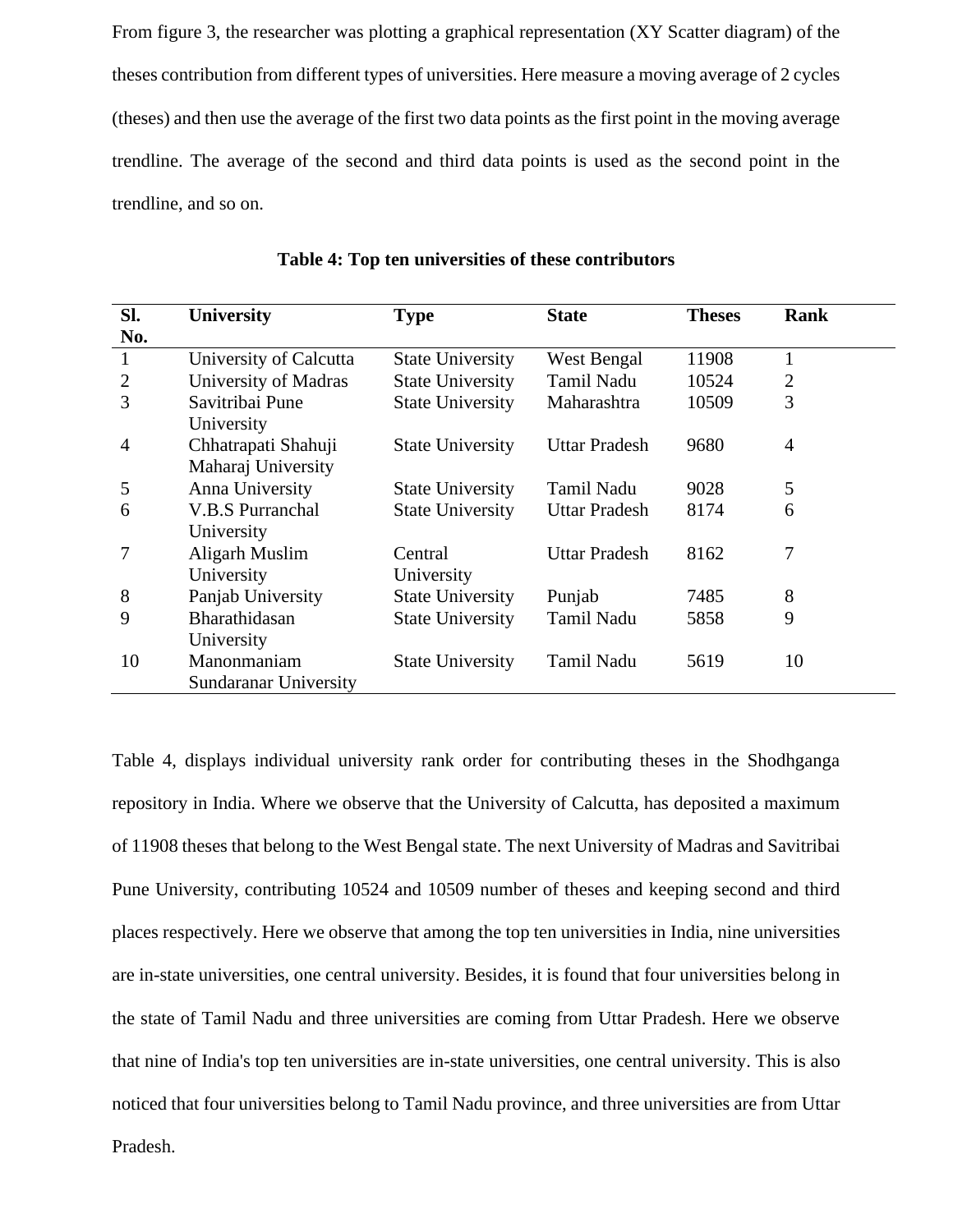| SL.<br>No.     | <b>State</b>         | Nos. of<br><b>Institute</b> | Rank             | <b>Users</b>  | Rank           | <b>Documents</b> | Rank           |
|----------------|----------------------|-----------------------------|------------------|---------------|----------------|------------------|----------------|
| 1              | Andhra Pradesh       | 43(4.15%)                   | 9                | 1674(2.12%)   | 16             | 3174(0.89%)      | 21             |
| $\overline{2}$ | Arunachal Pradesh    | 10(0.97%)                   | 23               | 291(0.37%)    | 28             | 606(0.17%)       | 29             |
| 3              | Assam                | 25(2.42%)                   | 18               | 5140(6.51%)   | $\overline{4}$ | 11044(3.10%)     | 12             |
| $\overline{4}$ | Bihar                | 33(3.20%)                   | 12               | 403(0.51%)    | 25             | 5497(1.54%)      | 15             |
| 5              | Chhattisgarh         | 29(2.81%)                   | 16               | 1029(1.30%)   | 18             | 3611(1.01%)      | 18             |
| 6              | Delhi                | $30(2.91\%)$                | 14               | 3582(4.54%)   | 8              | 12930(3.63%)     | 9              |
| 7              | Goa                  | 3(0.29%)                    | 29               | 304(0.39%)    | 27             | 3176(0.89%)      | 20             |
| 8              | Gujarat              | 75(7.28%)                   | 3                | 3702(4.69%)   | 7              | 20164(5.67%)     | 5              |
| 9              | Haryana              | 47(4.55%)                   | $8\,$            | 3176(4.02%)   | 9              | 7519(2.11%)      | 13             |
| 10             | Himachal Pradesh     | 28(2.71%)                   | 17               | 1549(1.96%)   | 17             | 4711(1.32%)      | 16             |
| 11             | Jammu and<br>Kashmir | 16(1.55%)                   | 21               | 582(0.74%)    | 23             | 4172(1.17%)      | 17             |
| 12             | Jharkhand            | $30(2.91\%)$                | 15               | 606(0.77%)    | 22             | 3298(0.93%)      | 19             |
| 13             | Karnataka            | 68(6.59%)                   | $\overline{4}$   | 3817(4.84%)   | 6              | 11955(3.36%)     | 10             |
| 14             | Kerala               | 23(2.22%)                   | 19               | 2001(2.53%)   | 15             | 13467(3.78%)     | $8\,$          |
| 15             | Madhya Pradesh       | 68(6.59%)                   | $\overline{4}$   | 3066(3.89%)   | 11             | 17175(4.83%)     | 6              |
| 16             | Maharashtra          | 66(6.39%)                   | 5                | 5486(6.94%)   | 3              | 29934(8.41%)     | $\overline{4}$ |
| 17             | Manipur              | 7(0.67%)                    | 26               | 122(0.15%)    | 31             | 626(0.17%)       | 28             |
| 18             | Meghalaya            | 10(0.97%)                   | 23               | 695(0.88%)    | 21             | 2048(0.57%)      | 24             |
| 19             | Mizoram              | 3(0.29%)                    | 30               | 553(0.70%)    | 24             | 545(0.15%)       | 30             |
| 20             | Nagaland             | $5(0.48\%)$                 | 26               | 139(0.18%)    | 30             | $152(0.04\%)$    | 31             |
| 21             | Odisha               | $31(3.00\%)$                | 13               | 2863(3.62%)   | 12             | 3117(0.87%)      | 22             |
| 22             | Puducherry           | 4(0.38%)                    | 28               | 354(0.44%)    | 26             | 1054(0.30%)      | 27             |
| 23             | Punjab               | 36(3.49%)                   | 10               | 3978(5.03%)   | 5              | 30533(8.58%)     | $\sqrt{2}$     |
| 24             | Rajasthan            | 86(8.33%)                   | $\mathbf{1}$     | 2593(3.28%)   | 13             | 13582(3.81%)     | $\overline{7}$ |
| 25             | Sikkim               | $7(0.68\%)$                 | 24               | 705 (0.89%)   | 20             | 1181(0.33%)      | 26             |
| 26             | Tamil Nadu           | 60(5.81%)                   | $\boldsymbol{6}$ | 17770(22.51%) | $\mathbf{1}$   | 98146(27.58%)    | $\mathbf{1}$   |
| 27             | Telangana            | 23(2.22%)                   | 20               | 735(0.93%)    | 19             | 2194(0.61%)      | 23             |
| 28             | Tripura              | $4(0.38\%)$                 | 27               | 184(0.23%)    | 29             | 1515(0.42%)      | 25             |
| 29             | <b>Uttar Pradesh</b> | 79(7.65%)                   | $\overline{2}$   | 6309(7.99%)   | $\overline{2}$ | 30141(8.46%)     | 3              |
| 30             | Uttarakhand          | 35(3.39%)                   | 11               | 2411(3.05%)   | 14             | 7167(2.01%)      | 14             |
| 31             | West Bengal          | 48(4.65%)                   | $\boldsymbol{7}$ | 3118(3.94)    | 10             | 11423(3.20%)     | 11             |
| <b>Total</b>   |                      | 1032(100%)                  |                  | 78937(100%)   |                | 355857(100%)     |                |

# **Table 5: PDS distribution and status in state-wise**

Table 4 shows that a total of 31 states with 1032 institutes/universities are using plagiarism detection software supported by MHRD, Government of India, through the ShodhSuddhi program. Rajasthan has the largest number of institutes/universities (86) of 8.33 percent of total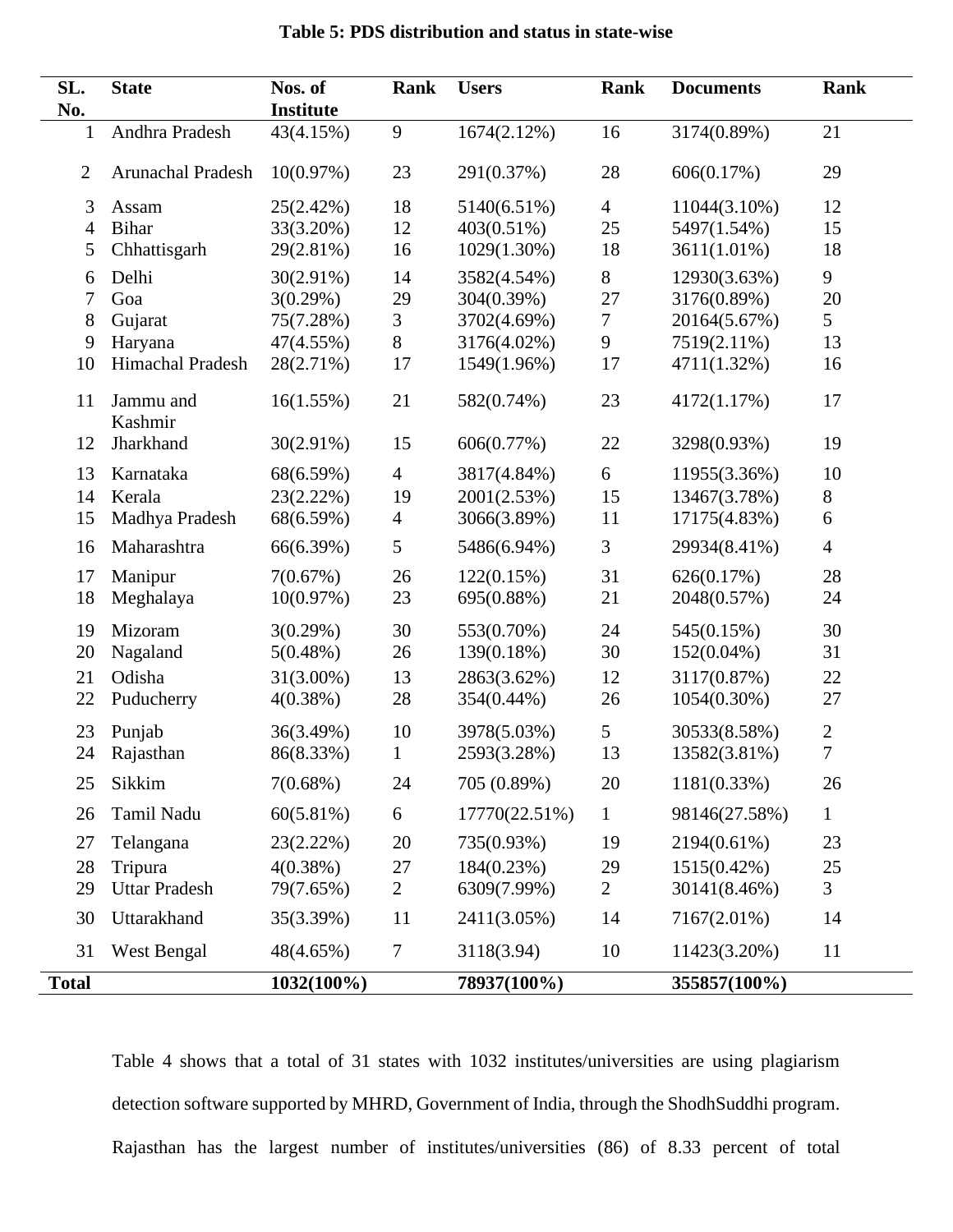institutes/universities of India that PDS operates at Tamil Nadu makes 17770 (22.51 percent) the highest number of PDS users by their institutes/universities. The State also allows the largest number 98146(27.58percent) of documents for screening plagiarism checks.

## **MAJOR FINDINGS**

Following are the major findings of this study

- 1. A total of 463 universities has contributed theses until 24/04/2020.Maximum of 187 state universities (40.4 percent) contributing to the Shodhganga. 140(30.2percent) private universities, 88 (19.0%) from deemed university and 3 (0.6%) from CFTI, remaining 45 (9.7%) from central university deposited theses into the repository.
- 2. The highest number of universities (46) that are submitting e-theses is from the state of Tamil Nadu. The second and third contributing state is Rajasthan (41) and Uttar Pradesh (40)
- 3. The total quantity of deposit theses as of 24.04.2020 is 247285
- 4. 30 state of India participates in the Shodhganga Program and contributes theses.
- 5. Tamil Nadu contributes the highest number of theses 46416 (18.77percent), next to that is Uttar Pradesh (34005) (3.75percent) and Maharastra has contributed 28536 theses (11.54percent).
- 6. The state universities contribute maximum theses of 195913 of 79.22 percent of total theses, followed by central universities of 11.16%), private universities of 6.57%, deemed universities of 3.03% and centrally funded technical Institutions(CFTIs) of 0.02%.
- 7. displays individual university rank order for contributing theses in the Shodhganga repository in India. Where we observe that the University of Calcutta, has deposited a maximum 11908 theses that belong to the West Bengal state. The next University of Madras and Savitribai Pune University, contributing 10524 and 10509 number of theses and keeping second and third places respectively.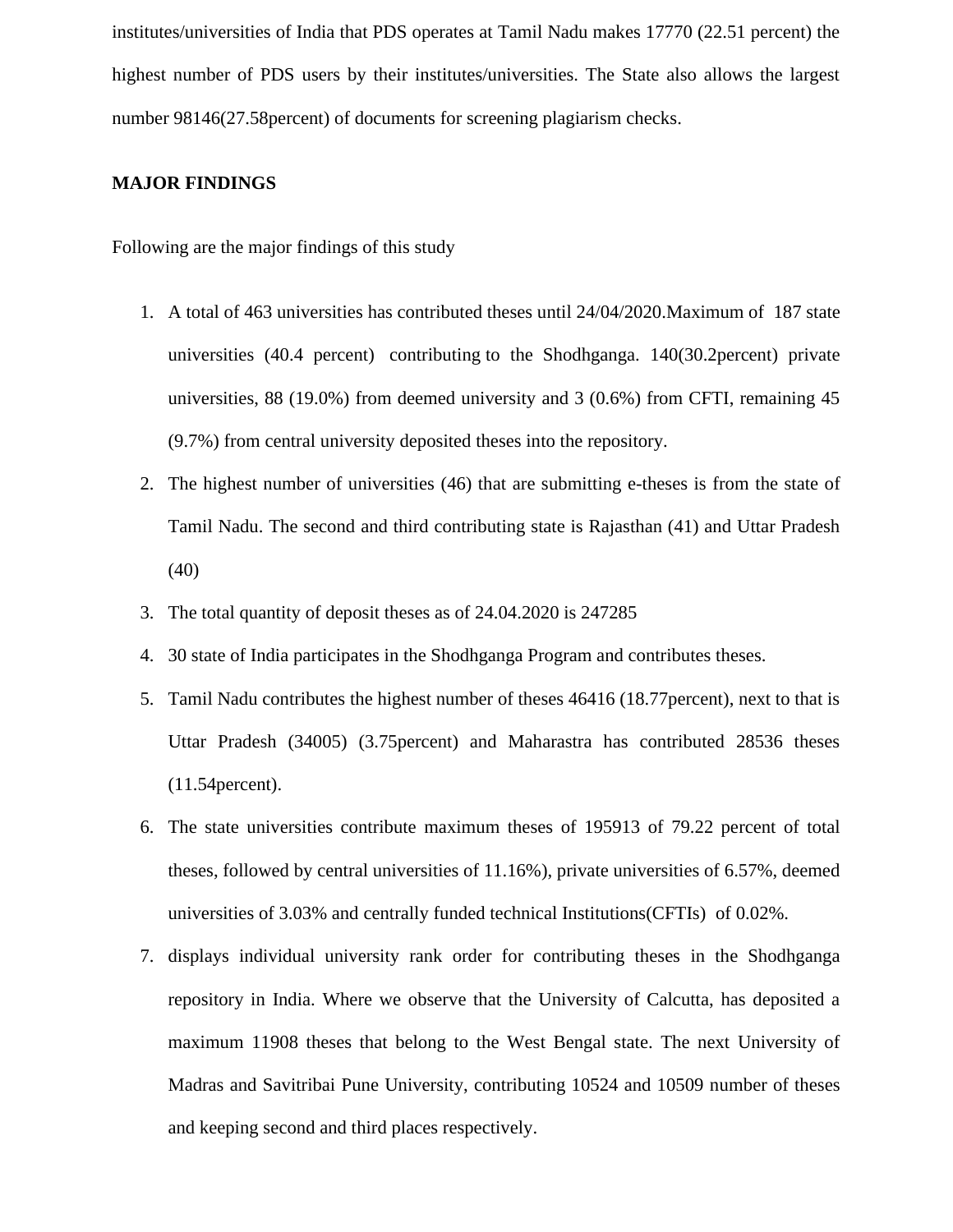- 8. Contribution of theses in Shodhganga repository, nine of India's top ten universities are instate universities, one central university and four numbers of top universities belong to the province of Tamil Nadu, and three universities are from Uttar Pradesh.
- 9. A total of 31 states with 1032 institutes/universities are using plagiarism detection software supported by MHRD, Government of India, through the ShodhSuddhi program.
- 10. Rajasthan has the largest number of institutes/universities (86) of 8.33 percent of total institutes/universities of India who accept PDS.
- 11. Tamil Nadu through its institutes/universities generates 17770 (22.51 percent) PDS users.
- 12. Tamil Nadu uploads the largest number of documents 98146 (27.58 percent) for plagiarism checks.

#### **CONCLUSION**

In this paper, the researcher is trying to figure out how various types of universities in the Shodhganga who signed MOU contribute e-theses. Theses submission is an ongoing process. Nearly all universities have already been active in the project and are contributing their entire database; Several universities are in the early stages and hope to progress to develop India's research arena. In the Shodhshuddhi, nearly double the institutions/universities are participating in comparison with the Shodhganga project. PDS tools made available to universities would play a significant role in curbing plagiarism as it helps is preventing duplication of research work that has already been done in universities, thereby improving the quality of research at universities. The growth of research at universities highly depends on the outcome of the research quality. While the Shodhganga Standard increases, then improve its accessibility and use through the depositing quality of e-theses and stimulate the new generation in exploring unreserved research areas.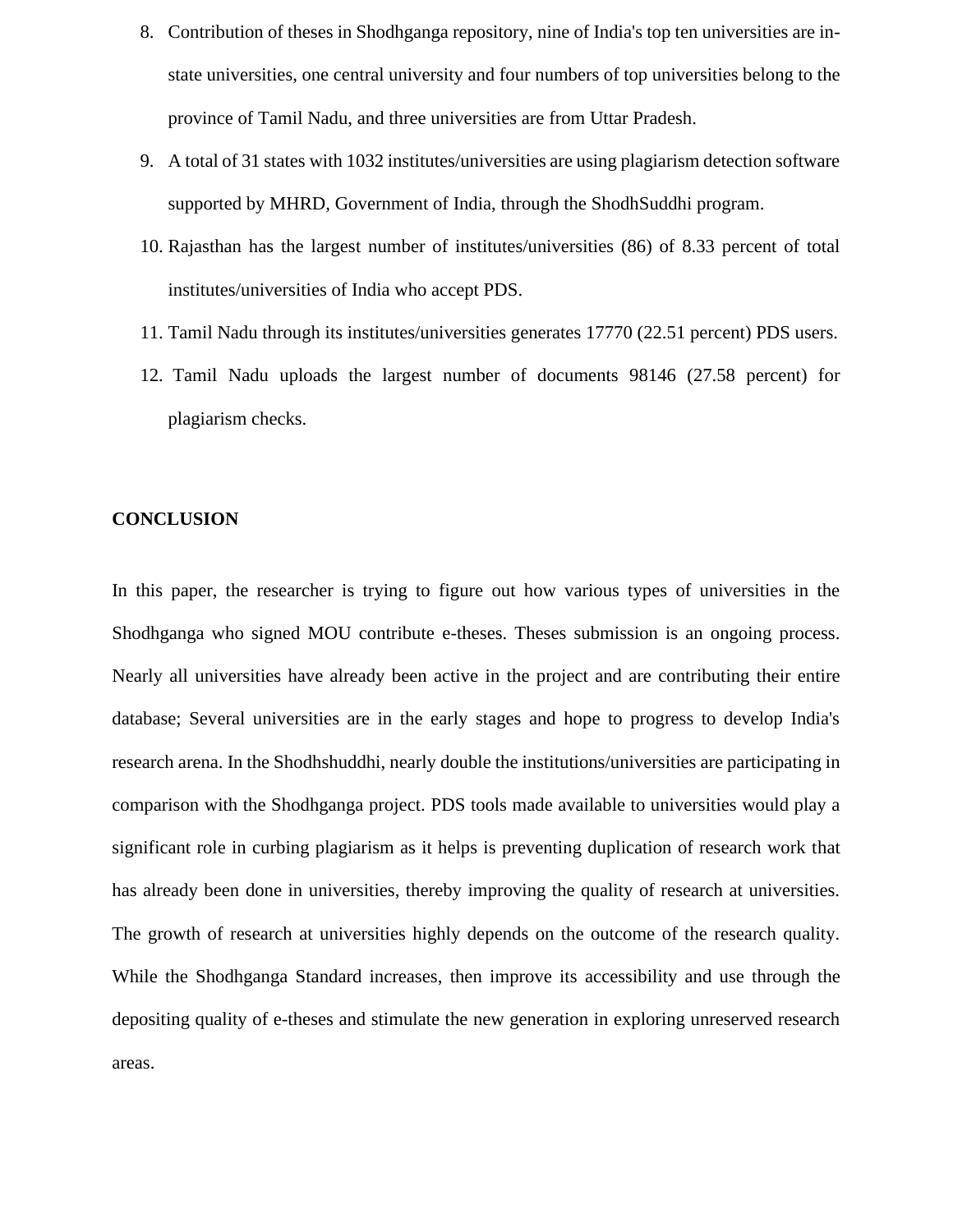#### **REFERENCES**

- [1] R. Chakravarty, "National Etd Repository Evaluation Using Web Analyzer: A Webometric Analysis of Shodhganga, India," Int. J. Web-Based Learn. Teach. Technol., vol. 14, no. 1, pp. 54–68, Jan. 2019.
- [2] R. S. Sandhya, "Electronic Theses and Dissertations Contributed by Indian Universities to Shodhganga: A Case Study of Osmania University, Hyderabad," PEARL - A J. Libr. Inf. Sci., vol. 13, no. 1, pp. 45–52, Mar. 2019.
- [3] G. S. Raiyan, "Themes and Trends in Knowledge Management Research in Indian Universities," J. Knowl. Commun. Manag., vol. 9, no. 1, pp. 1–10, Apr. 2019.
- [4] R. K. Singh, A. P. Singh, and A. K. Singh, "Research Trends in Field of Library and Information Science: A Case Study of DLIS Aligarh Muslim University through Shodhganga Repository," Libr. Prog., vol. 38, no. 2, pp. 158–165, Dec. 2018.
- [5] R. Nanthini and R. R. Varghese, "Growth of ETDs in India: An Analytical Study of top Contributing Universities of Shodhganga," Libr. Her., vol. 56, no. 1, pp. 152–163, Mar. 2018.
- [6] K. C. Garg and M. Duggal, "A Bibliometric Study of Ph D Theses Accepted by Bangalore University in Disciplines of Zoology, Botany and Physics during 1969-2015," Libr. Her., vol. 56, no. 3, pp. 318–327, Sep. 2018.
- [7] S. Dutt, "Shodhganga: Substantial and Leading Online Repository of Indian Theses and Dissertation," Int. J. Sci. Eng. Comput. Technol., vol. 7, no. 3–4, pp. 217–219, Dec. 2017.
- [8] G. Jhamb and A. Samim, "Contribution to Open Access Repository by the Central Universities of India: A Case Study of Shodhganga," Libr. Philos. Pract., 2017.
- [9] A. A. Ramesh, "An Analysis on 'shodhganga-A Reservoir of India Theses' with Special Reference to Library and Information Science Theses," Int. J. Libr. Inf. Sci. Res. Dev., vol. 2, no. 1, pp. 71–78, 2013.
- [10] S. Dhanavandan and M. Tamizhchelvan, "Development of Shodhganga Repository for Electronic Theses and Dissertations in Tamil Nadu: A Study," Int. Res. J. Libr. Inf. Sci., vol. 3, no. 4, Dec. 2013.